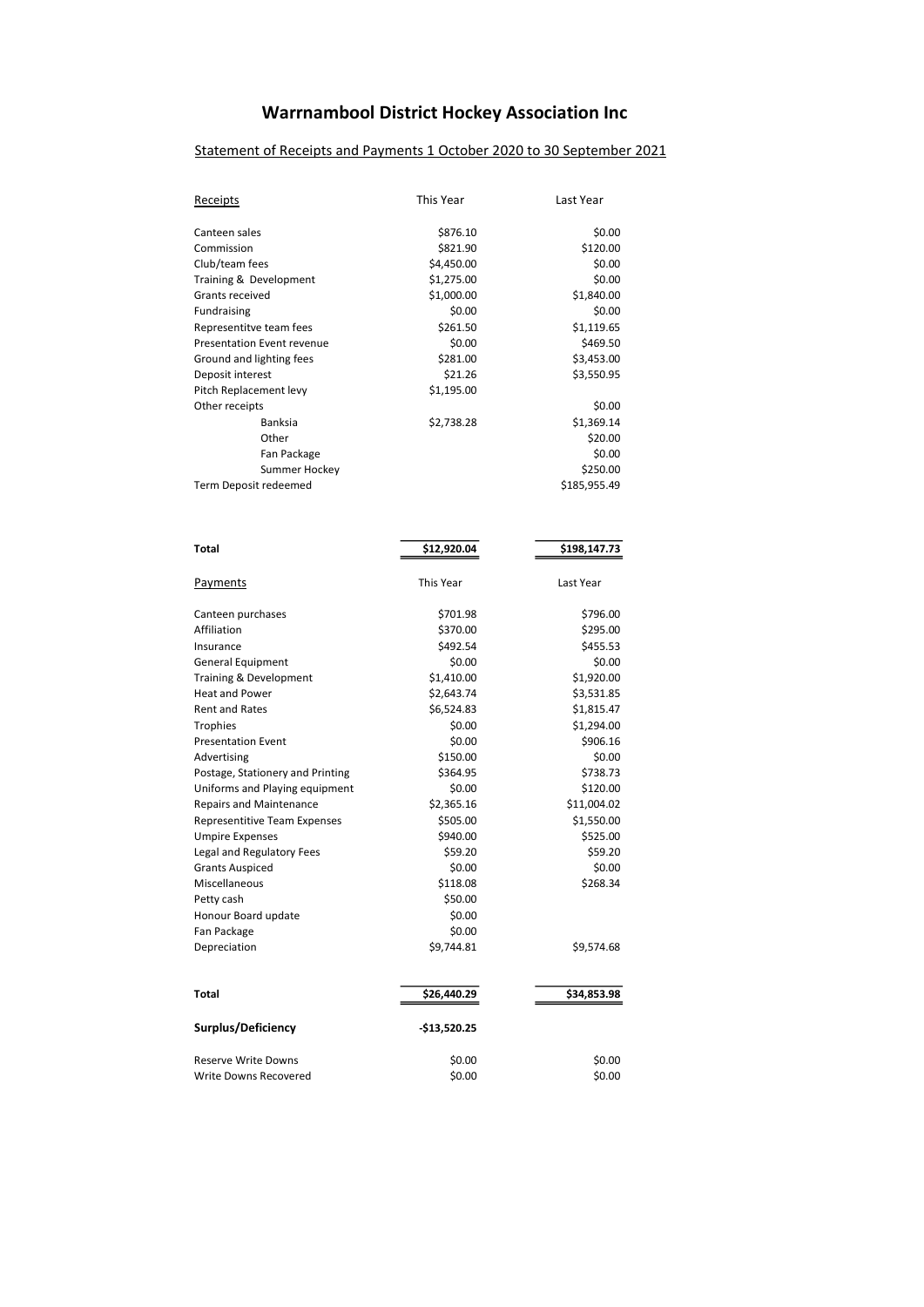### Balance Sheet as at 30 September 2021

| <b>Assets</b>                | 2021                  | 2020                |        |
|------------------------------|-----------------------|---------------------|--------|
| General Account              | \$17,265.06           | \$178,082.73        |        |
| Cash on Hand                 | \$380.55              | \$247.00            |        |
| <b>Current Debtors</b>       | \$12,790.00<br>\$0.00 |                     |        |
| <b>Turf Replacement Fund</b> | \$151,195.00          | \$0.00              |        |
| Less Provision for Loss      |                       | \$0.00              |        |
| <b>Building Fund</b>         |                       | \$0.00              |        |
| Less Provision for Loss      |                       | \$0.00              |        |
| <b>Term Deposit</b>          |                       | \$0.00              |        |
| Plant and Equipment          | \$90,349.12           | \$89,309.46         | Note 3 |
| Less Depreciation            | <u>-\$77,367.38</u>   | $-$ \$67,622.57     |        |
| <b>Total Assets</b>          | \$194,612.35          | <u>\$200,016.62</u> |        |
| <b>Liabilities</b>           |                       |                     |        |
| <b>Umpire Fees</b>           | \$150.00              | \$0.00              |        |
| <b>Total Liabilities</b>     | \$150.00<br>\$0.00    |                     |        |
| <b>Net Position</b>          | \$194,462.35          | \$200,016.62        |        |

#### Notes to and forming part of the Financial Statements For the Twelve Months Ending 30 September 2021

## 1. Summary of Significant Accounting Policies<br>
and the financial report prepared in order to satisfy the financial report prepared in the financial report of

reporting requirements of the Associations Incorporation Reform Act (Vic) 2012. The Committee has determined that the Association is not a reporting entity

The Financial report has been prepared on a cash basis and is based on historic costs and does not take into account changing money values or, except where specifically stated, current valuations of non-current assets

The accounting policies that have been adopted in the preparation of the statements are as follows:

#### a. Plant and Equipment

Each class of plant and equipment are carried at cost or fair value less, where applicable, any accumulated depreciation.

Depreciation is calculated on all Non-Current Assets (excluding land) using the straight line method based on the expected useful life of the assets. The depreciation rate used is 20%.

# **The Association is not registered for Association is not registered for GST purposes. Assets are recognised in**

the amount of any GST. In these circumstances the GST is recognised as part of the cost of acquisition of the asset or as part of an item of the expense. Any receivables and payables in the Statement of Financial Position are shown inclusive of GST.

#### c. Cash and Cash Equivalents

Cash and cash equivalents include cash on hand, deposits held at call with banks, other short term highly paid liquid investments with original maturities of three months or less and bank overdrafts.

#### 2. Income Tax Expense

The Committee believe the Association is exempt from the payment of tax under Section 50-45 Sporting Association of the Income Tax Assessment Act (1997)